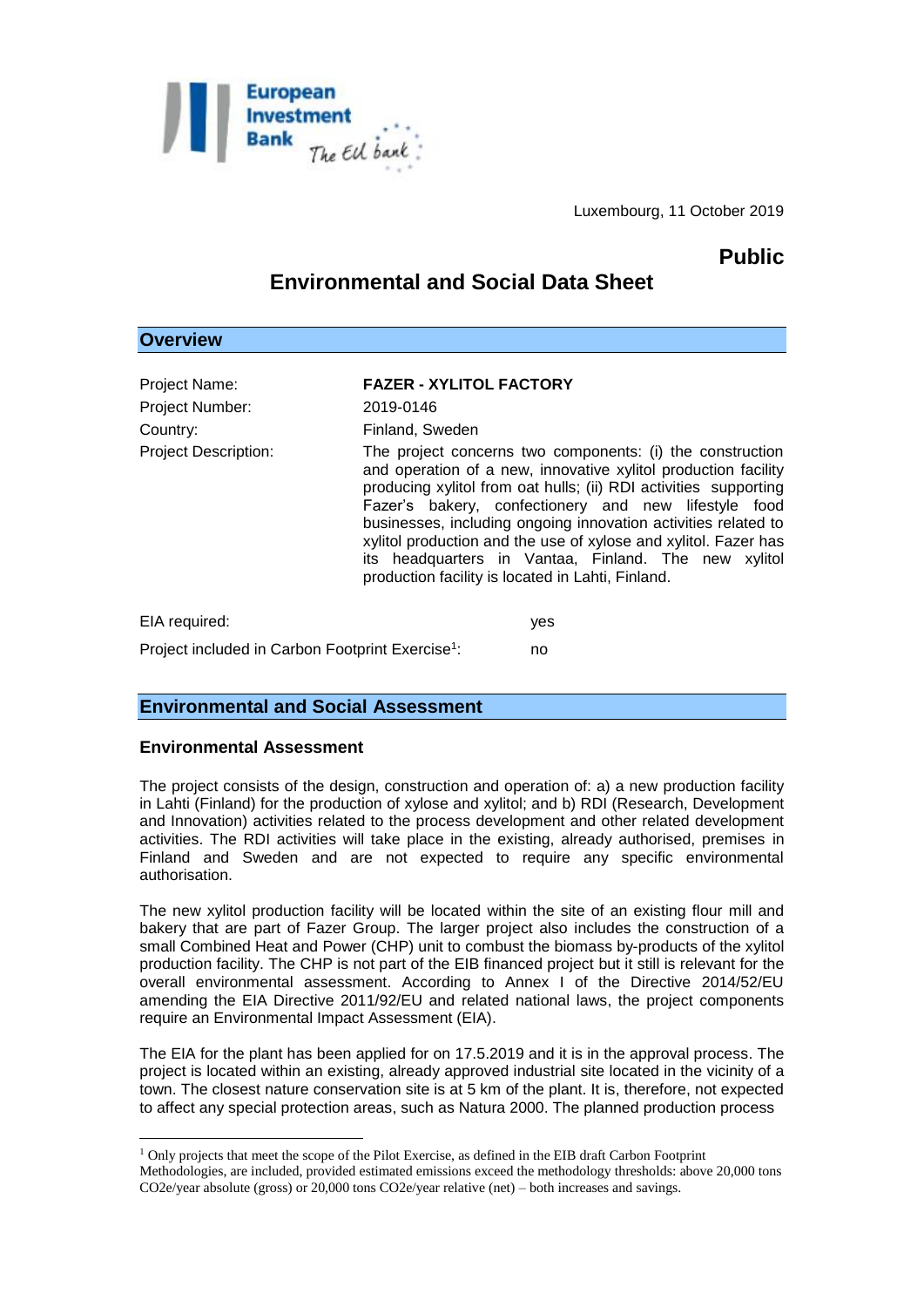

#### Luxembourg, 11 October 2019

includes the usage of acids and requires hydrogen. It is expected to have limited environmental impact, and on-site chemical storage and process capacities will be below the thresholds marked by the SEVESO and Industrial Emission Directives (2012//18EU and 2010/75EU respectively). It has been, therefore, screened out by the national environmental agency (TEKES) and has been assessed by the local competent authorities. The execution of the project has already commenced after conclusion of the corresponding public hearings and the implementation of measures recommended by the competent authorities in the building permit that was issued on 17.4.2019. The project will be carried out using state of the art technologies and it will take into consideration environmentally friendly, low-energy and lowresource consuming technologies. The final environmental permit that is required for the operation of the plant is expected to be issued by end of 2019 or early 2020.

The new xylitol production facility will utilise by-products of the oat milling process that have low added value and it will, therefore, contribute to circular economy in the agrifood industry. The facility will produce a biomass by-product for the associated CHP plant that will supply renewable heat and power to Fazer's overall industrial site in Lahti, thus contributing to a significant reduction in the climate footprint of Fazer's operations through replacing fossil natural gas in energy production. It is, however, very difficult to quantify climate action effects and, therefore, they have not been recognised for this operation. The oat hulls are currently used for animal feed and domestic heat production, and the GHG savings are below the thresholds established in the EIB GHG footprint methodology. Fazer is a front runner in incorporating environmental and social sustainability principles into its business, its operating principles and sustainability policies. It tightly controls the purchases of goods and services as well as the purchases of international commodities, demanding adhesion to recognised environmental and social sustainability, including certification schemes for production and origin for all its purchases. For products procured from within the EU, Fazer has contributed to setting up Sustainable Grain Farming Principles (SGFP) together with its Swedish and Finnish stakeholders. SGFP is a compilation of 10 good farming principles that favour minimising the use of fertilisers and agrochemicals with the aim of promoting biodiversity and reducing the eutrophication in the Baltic Sea. The SGFP are also related to the Carbon Action project, which Fazer has joined, with the aim to seek ways to accelerate soil carbon sequestration and to promote carbon-storing farming practices on Finnish farms, while scientifically verifying the results. Fazer is committed to using only SGFP compliant grains in its bakeries by 2025.

#### **Other Environmental and Social Aspects**

Fazer has a sound Quality, Environment, Health and Safety (QEHS) policy, including a commitment to comply with legal requirements, pollution prevention and continual improvements, and it undertakes regular audits.

All the facilities of Fazer are certified and compliant with the applicable requirements of national and international regulations and laws. Fazer has an integrated quality management system that complies with the requirements of the ISO 9001:2008 standard, and it also has a Hazard Analysis and Critical Control Point (HACCP) system. Fazer has an environmental management system developed in accordance with ISO 14001, and the system is applied in Lahti.

The project, if successful, is expected to lead to significant social and health benefits. Replacement of sugar with low-calorie xylitol has proved to be a cost-effective dental friendly way to prevent dental diseases.